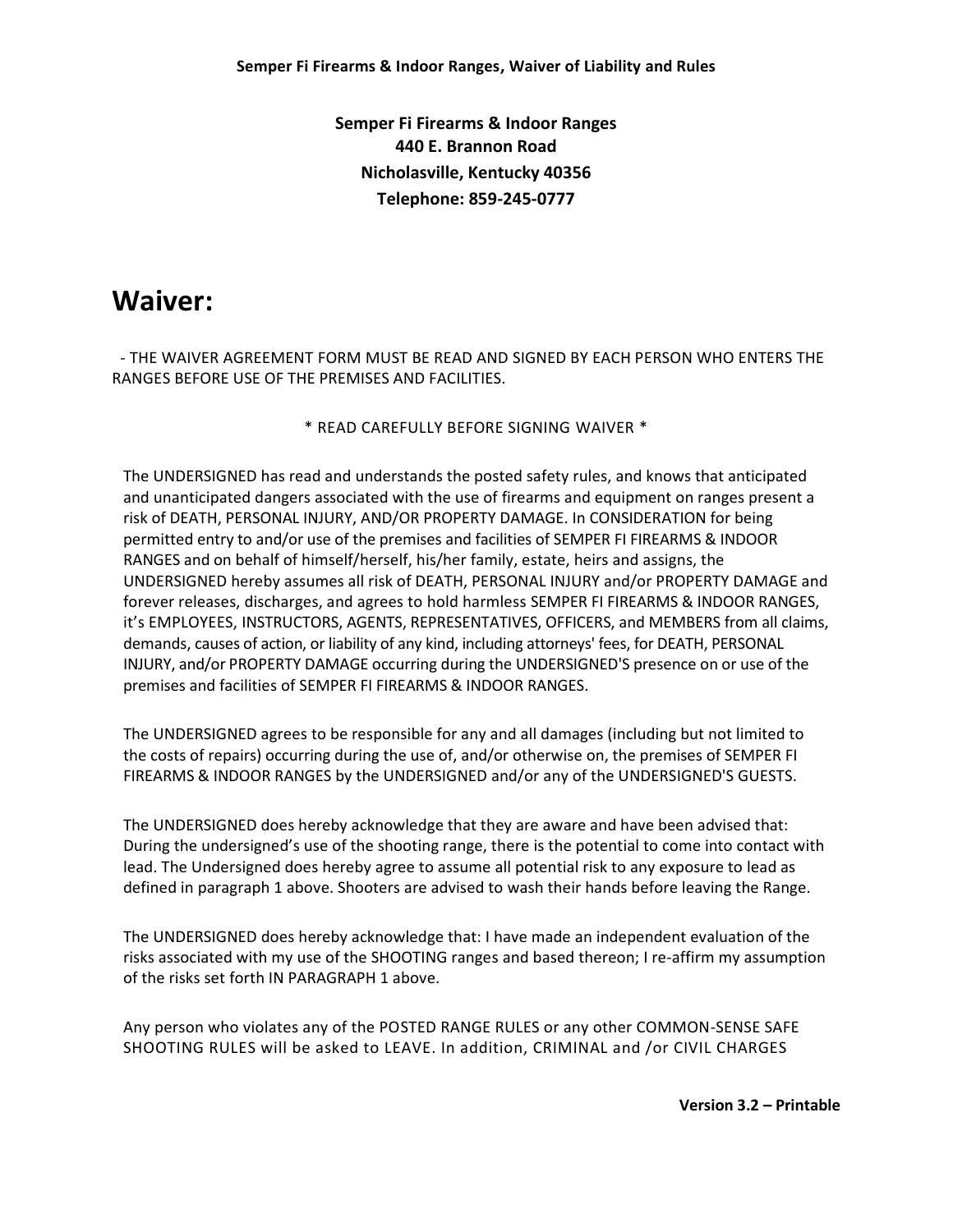WILL BE BROUGHT FOR WILLFUL ACTS ENDANGERING LIFE OR PROPERTY. CLOSED CIRCUIT VIDEO SURVEILLANCE IS USED AT THIS FACILITY.

## **Underage Shooters (those ages 10 – 17/20)**

Any shooters under 18 years of age must be accompanied by a parent or guardian (specifically ages 10 – 17), or (ages 18 – 20) with someone at least 21 years of age. At sign-in, the underage shooter's name must be printed with the signature of the responsible person sign (signature) beside underage shooter; the responsible person agrees that the underage shooters are under their supervision, and agree to take full responsibility for underage shooter while at Semper Fi Firearms & Indoor Ranges.

**The Waiver agreement from must be signed at Range Desk before entering shooting ranges.**

# **Range Rules:**

- These rules are adopted as of **January 03, 2013** and are subject to change without notice.

#### **Firearms and Ammunition**

- All firearms are subject to inspection by any/all range personnel and may only enter unloaded, boxed or cased.
- No black powder is permitted.
- All range rental firearm ammunition will be purchased at the range.
- No fully automatic weapons are allowed.
- No rifle in calibers above 30-06 is permitted without consent of chief range officer.
- Shotguns can be fired, but slugs (single projectile) must be used.
- Absolutely no steel core, steel jacketed, tracer or incendiary ammunition will be allowed. All ammunition brought into and/or used in S and D Indoor Range MUST be industry standard and approved by the Range.
	- o Note Anyone using non-industry standard, i.e. steel core or otherwise Range damaging potential ammunition, will be held accountable and financially responsible for any and all damage done to the Range.

### **Range Officers**

The range safety officer(s) on duty is in direct charge of the range at all times and his commands must be obeyed immediately. Upon the command "CEASE FIRE", stop shooting immediately, put down your firearm, muzzle pointing downrange and back away from the shooting booth. Once the command of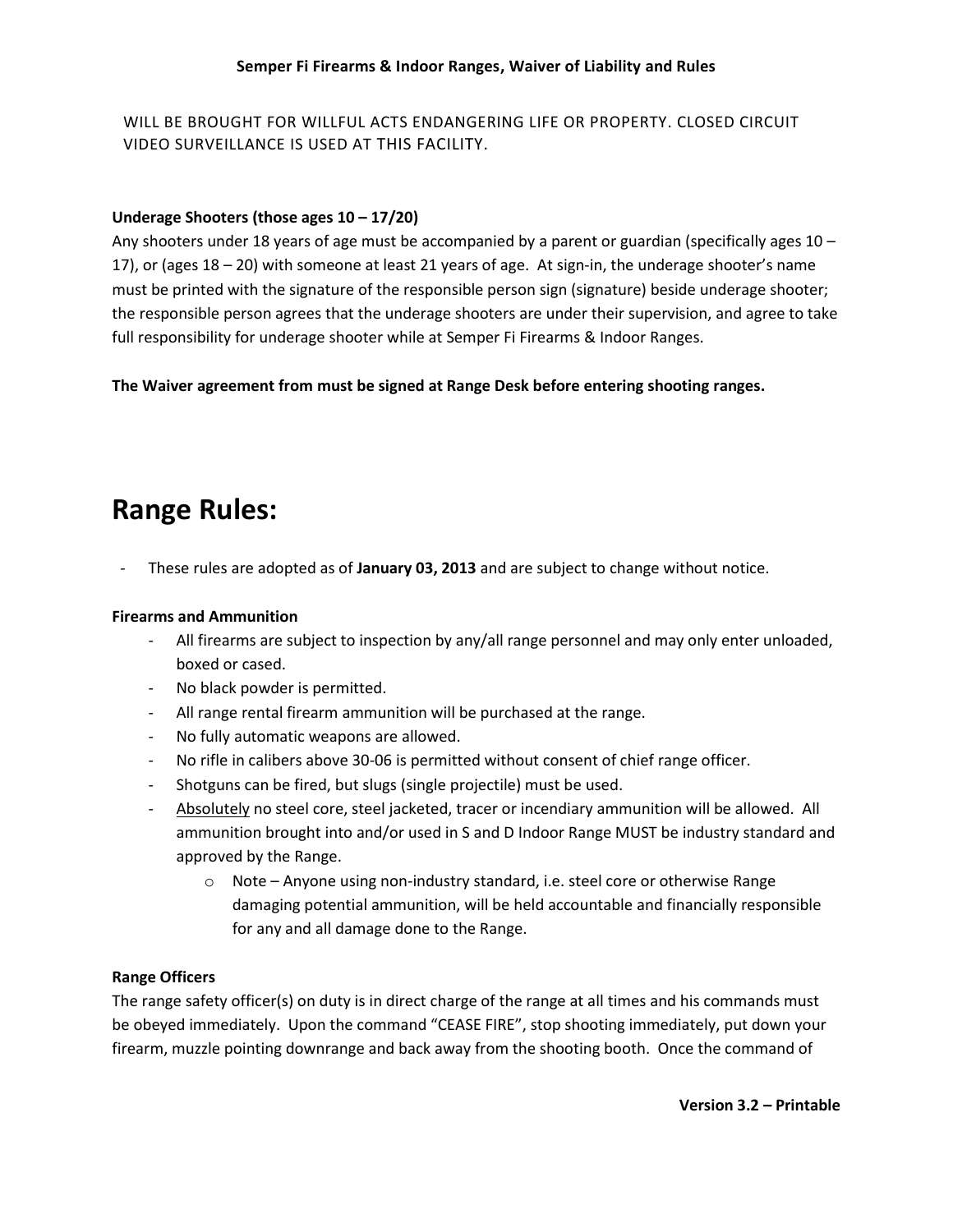"ALL CLEAR" is given, you may reassume your position at the booth and may only shoot upon the command "COMMENCE FIRING".

### **Safety Rules**

- 1. Always treat firearms like they are loaded. ALWAYS
- 2. All firearms must be uncased and re-cased in the shooting lane; at the shooting table within your assigned lane.
- 3. Always keep the muzzle pointed downrange. Never toward ceiling, floor or walls.
- 4. Always keep your finger off the trigger and outside the trigger guard until ready to fire.
- 5. Always keep action open and unloaded until on the firing line and ready to fire.
- 6. Be completely familiar with your firearm and its safety features. Insure that you are using the proper ammunition for your firearm.
- 7. Eye and ear protection are required prior to entering the range area and must be worn at all times.
- 8. Use only one firearm at a time. All other/unused firearms must be set aside and kept unloaded and/or made unshootable until that time when they are to be fired.
- 9. No firearm will be outside of a case/box outside of the firing line or booth.
- 10. No firearm will be handled outside the shooting booth.
- 11. Alcohol or drug use before or attempting to use the range facilities is strictly prohibited. Any person suspected of these offenses will be escorted off the premises immediately. No refunds will be allowed.
- 12. Food and beverage is not allowed in the shooting area.
- 13. No tobacco use of any kind is permitted in the shooting range.
- 14. Only shoot to your ability. Uncontrolled rapid fire or shooting resulting in damage to equipment is strictly prohibited. Violators will have all range privileges revoked and will be held responsible for any damages.
- 15. Only shoot your assigned target. NO CROSS LANE FIRING. Always know what is beyond your target.
- 16. Only one shooter per lane per booth at a time. Coaching is permitted upon clearance with the range safety officer.
- 17. Non-shooters may not enter the range area.
- 18. No cell phone usage, including texting or pictures is allowed in the range.
- 19. No drawing from any holster is allowed. An exception would be law enforcement training groups preapproved by the owners.
- 20. If there is a chance you are pregnant it is strongly suggested that you not participate in shooting activities.
- 21. If you knowingly have any medical condition that may cause harm to yourself or others you should not participate in shooting activities.
- 22. No firearm will be passed to another, even if you are sharing a lane; lay the firearm down so the next shooter can pick it up.